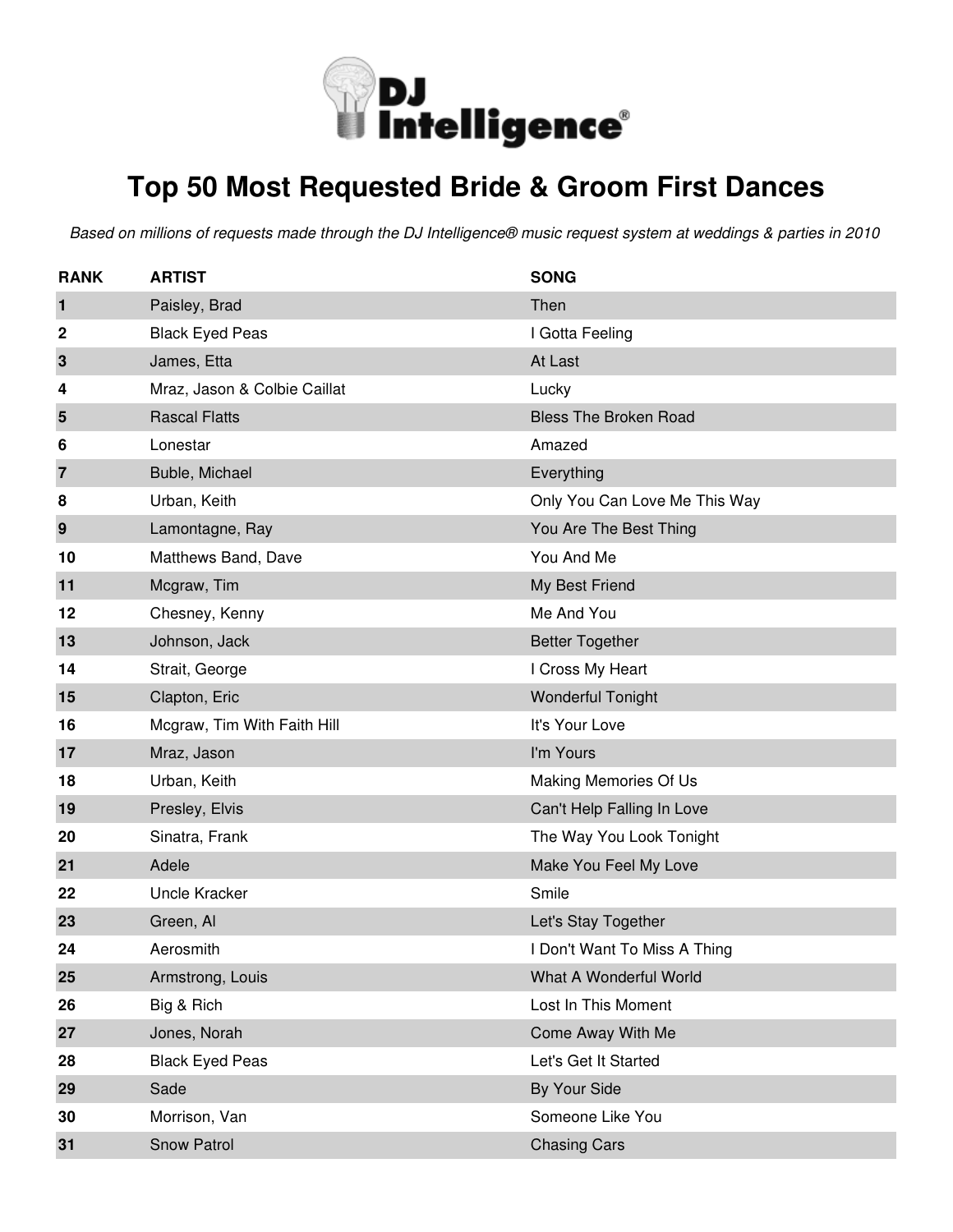| 32 | Paisley, Brad                      | She's Everything                  |
|----|------------------------------------|-----------------------------------|
| 33 | Krauss, Alison                     | When You Say Nothing At All       |
| 34 | Mccain, Edwin                      | I Could Not Ask For More          |
| 35 | Michaelson, Ingrid                 | The Way I Am                      |
| 36 | Boys Like Girls Feat. Taylor Swift | Two Is Better Than One            |
| 37 | Adams, Bryan                       | (Everything I Do) I Do It For You |
| 38 | Brown Band, Zac                    | Whatever It Is                    |
| 39 | Journey                            | Faithfully                        |
| 40 | Morrison, Van                      | Into The Mystic                   |
| 41 | Morrison, Van                      | Crazy Love                        |
| 42 | Firehouse                          | Love Of A Lifetime                |
| 43 | King, Ben E.                       | Stand By Me                       |
| 44 | <b>Righteous Brothers</b>          | <b>Unchained Melody</b>           |
| 45 | Sinatra, Frank                     | Fly Me To The Moon                |
| 46 | Beyonce                            | Halo                              |
| 47 | Nickelback                         | Never Gonna Be Alone              |
| 48 | Buble, Michael                     | Hold On                           |
| 49 | K-Ci & Jojo                        | All My Life                       |
| 50 | Mccain, Edwin                      | I'll Be                           |

This document may be redistributed in its entirety for non-commercial purposes. This document may not be republished without express written consent of Intelligence, Inc. Intelligence, Inc. is not responsible for errors or omissions.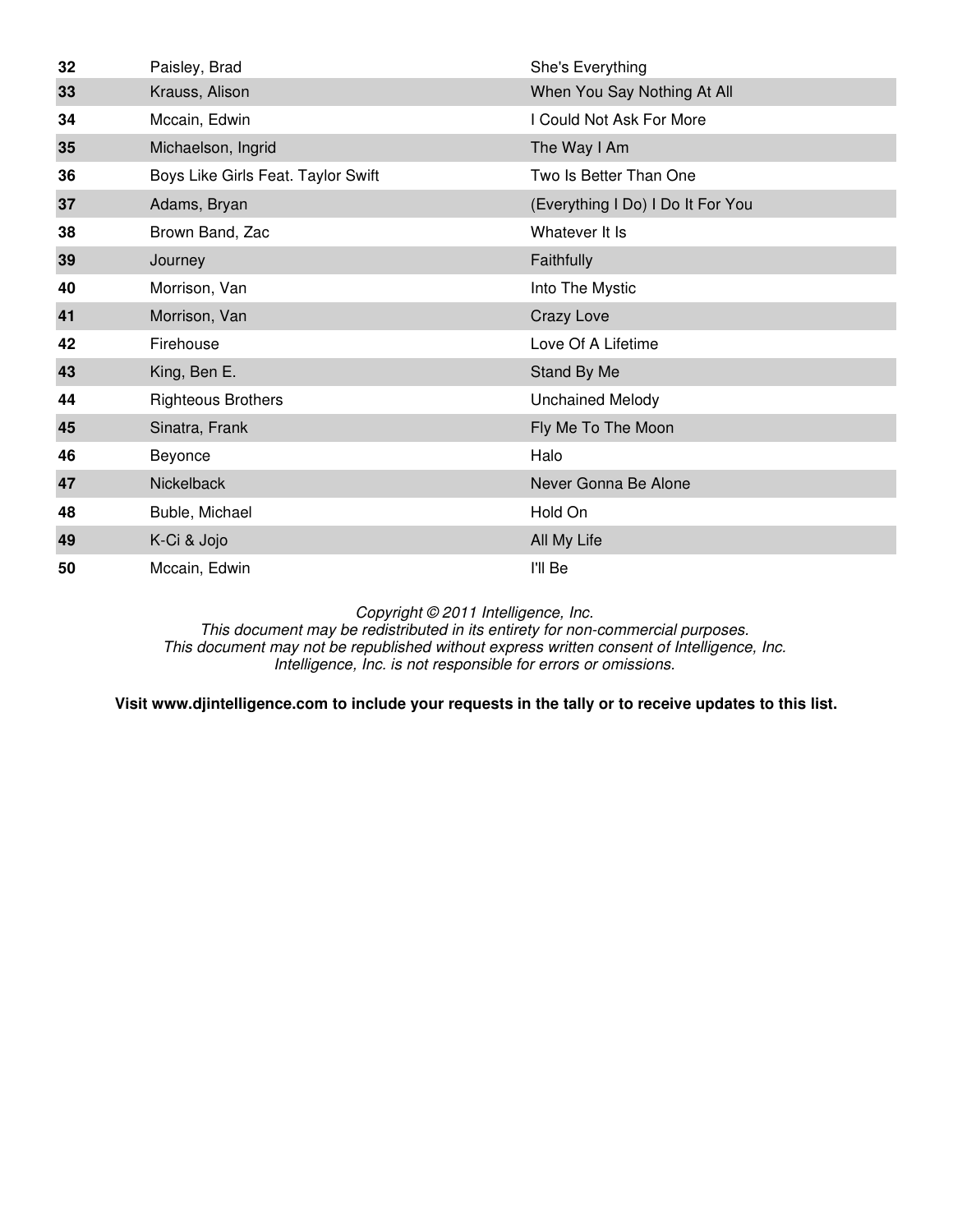

## **Top 50 Most Requested Bride & Father Dances**

| <b>RANK</b>      | <b>ARTIST</b>                    | <b>SONG</b>                                             |
|------------------|----------------------------------|---------------------------------------------------------|
| 1                | Heartland                        | I Loved Her First                                       |
| $\boldsymbol{2}$ | Mcgraw, Tim                      | My Little Girl                                          |
| 3                | Temptations                      | My Girl                                                 |
| 4                | Carlisle, Bob                    | <b>Butterfly Kisses</b>                                 |
| 5                | Armstrong, Louis                 | What A Wonderful World                                  |
| 6                | <b>Rascal Flatts</b>             | My Wish                                                 |
| 7                | Chapman, Steven Curtis           | Cinderella                                              |
| 8                | Sinatra, Frank                   | The Way You Look Tonight                                |
| 9                | Cole, Natalie With Nat King Cole | Unforgettable                                           |
| 10               | Simon, Paul                      | <b>Father And Daughter</b>                              |
| 11               | <b>Beatles</b>                   | In My Life                                              |
| 12               | Wonder, Stevie                   | Isn't She Lovely                                        |
| 13               | Dion, Celine                     | Because You Loved Me (Theme From Up Close And Personal) |
| 14               | Rucker, Darius                   | It Won't Be Like This For Long                          |
| 15               | Wicks, Chuck                     | <b>Stealing Cinderella</b>                              |
| 16               | Iz                               | Over The Rainbow                                        |
| 17               | Clapton, Eric                    | <b>Wonderful Tonight</b>                                |
| 18               | Mayer, John                      | Daughters                                               |
| 19               | Vandross, Luther                 | Dance With My Father                                    |
| 20               | Womack, Lee Ann                  | I Hope You Dance                                        |
| 21               | Joel, Billy                      | Lullabye (Goodnight, My Angel)                          |
| 22               | Martino, Al                      | Daddy's Little Girl                                     |
| 23               | Mccain, Edwin                    | <b>Walk With You</b>                                    |
| 24               | Stewart, Rod                     | Have I Told You Lately                                  |
| 25               | Tyrell, Steve                    | The Way You Look Tonight (From Father Of The Bride)     |
| 26               | Wainwright lii, Loudon           | Daughter                                                |
| 27               | King, Ben E.                     | Stand By Me                                             |
| 28               | Fleetwood Mac                    | Landslide                                               |
| 29               | Hill, Faith                      | There You'll Be                                         |
| 30               | Grant, Natalie                   | I'll Always Be Your Baby                                |
| 31               | Groban, Josh                     | You Raise Me Up                                         |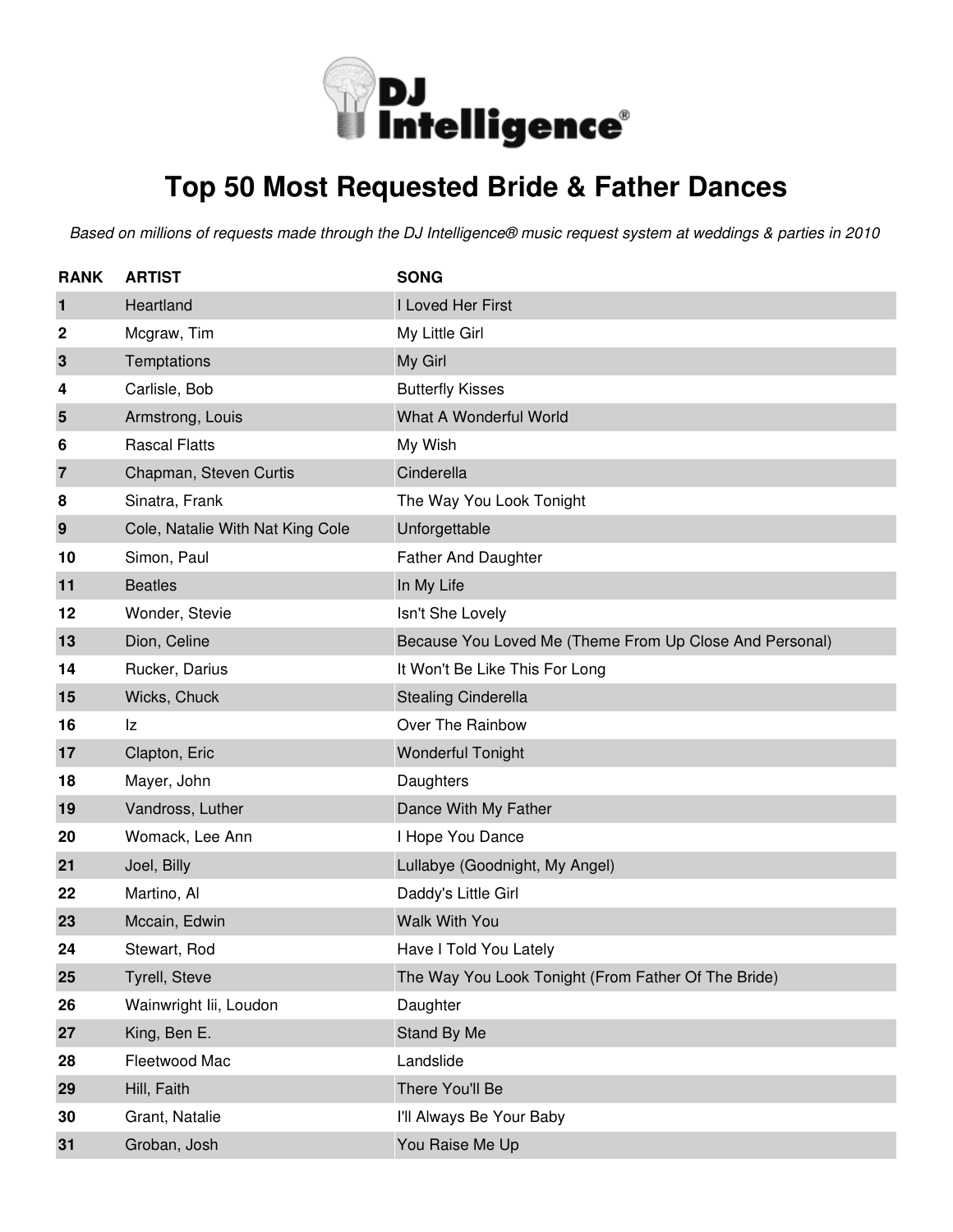| 32 | Taylor, James     | How Sweet It Is (To Be Loved By You) |
|----|-------------------|--------------------------------------|
| 33 | Cocker, Joe       | You Are So Beautiful                 |
| 34 | Paisley, Brad     | He Didn't Have To Be                 |
| 35 | Rogers, Kenny     | Through The Years                    |
| 36 | Stewart, Rod      | Forever Young                        |
| 37 | Wonder, Stevie    | You Are The Sunshine Of My Life      |
| 38 | Adkins, Trace     | Then They Do                         |
| 39 | Mcbride, Martina  | In My Daughter's Eyes                |
| 40 | Morrison, Van     | Brown Eyed Girl                      |
| 41 | Taylor, James     | You've Got A Friend                  |
| 42 | Dunn, Holly       | Daddy's Hands                        |
| 43 | Merchant, Natalie | Kind & Generous                      |
| 44 | Midler, Bette     | Wind Beneath My Wings                |
| 45 | Morrison, Van     | Into The Mystic                      |
| 46 | Carey, Mariah     | Hero                                 |
| 47 | Swift, Taylor     | The Best Day                         |
| 48 | Allan, Gary       | Tough Little Boys                    |
| 49 | <b>Beatles</b>    | Here Comes The Sun                   |
| 50 | Harris, Mark      | Find Your Wings                      |

This document may be redistributed in its entirety for non-commercial purposes. This document may not be republished without express written consent of Intelligence, Inc. Intelligence, Inc. is not responsible for errors or omissions.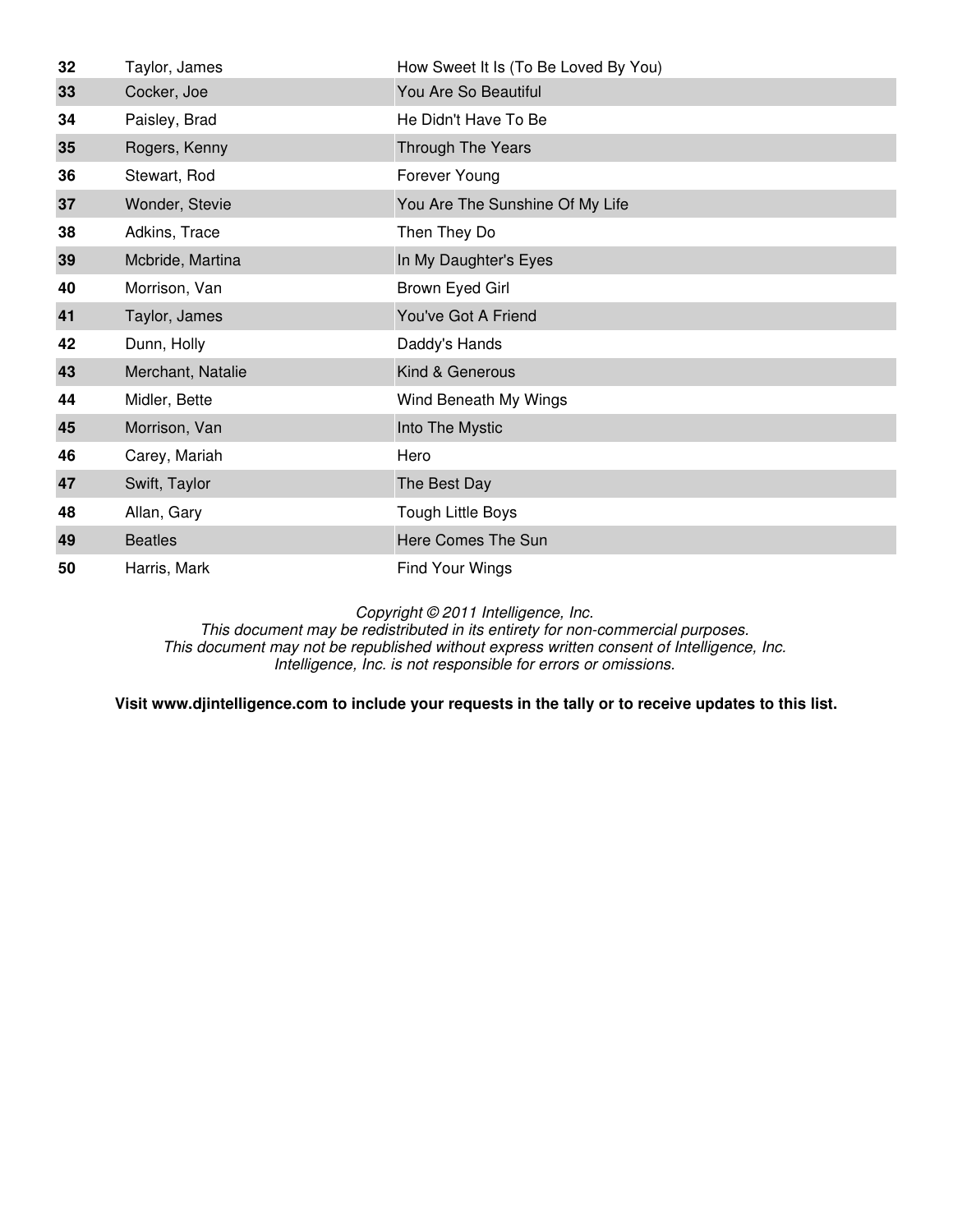

### **Top 50 Most Requested Groom & Mother Dances**

|                | <b>RANK ARTIST</b>               | <b>SONG</b>                                                |
|----------------|----------------------------------|------------------------------------------------------------|
| $\mathbf{1}$   | <b>Rascal Flatts</b>             | My Wish                                                    |
| 2              | Armstrong, Louis                 | What A Wonderful World                                     |
| $\mathbf 3$    | Boyz II Men                      | A Song For Mama                                            |
| 4              | Lynyrd Skynyrd                   | Simple Man                                                 |
| 5              | <b>Beatles</b>                   | In My Life                                                 |
| 6              | Womack, Lee Ann                  | I Hope You Dance                                           |
| $\overline{7}$ | Groban, Josh                     | You Raise Me Up                                            |
| 8              | Stewart, Rod                     | Have I Told You Lately                                     |
| 9              | Dion, Celine                     | Because You Loved Me (Theme From Up Close And<br>Personal) |
| 10             | Hicks, Taylor                    | Do I Make You Proud                                        |
| 11             | Chesney, Kenny                   | Don't Blink                                                |
| 12             | Wonder, Stevie                   | You Are The Sunshine Of My Life                            |
| 13             | Cole, Natalie With Nat King Cole | Unforgettable                                              |
| 14             | Iz                               | Over The Rainbow                                           |
| 15             | Rogers, Kenny                    | Through The Years                                          |
| 16             | Stewart, Rod                     | Forever Young                                              |
| 17             | Joel, Billy                      | Just The Way You Are                                       |
| 18             | Harris, Mark                     | Find Your Wings                                            |
| 19             | Midler, Bette                    | Wind Beneath My Wings                                      |
| 20             | Brooks, Garth                    | It's Your Song                                             |
| 21             | Presley, Elvis                   | <b>Memories</b>                                            |
| 22             | Sinatra, Frank                   | The Way You Look Tonight                                   |
| 23             | Fleetwood Mac                    | Landslide                                                  |
| 24             | Taylor, James                    | You've Got A Friend                                        |
| 25             | John, Elton                      | Blessed                                                    |
| 26             | Wonder, Stevie                   | Isn't She Lovely                                           |
| 27             | <b>Black Eyed Peas</b>           | I Gotta Feeling                                            |
| 28             | King, Ben E.                     | Stand By Me                                                |
| 29             | Presley, Elvis                   | The Wonder Of You                                          |
| 30             | <b>Beatles</b>                   | Let It Be                                                  |
| 31             | Brooks, Garth                    | The Dance                                                  |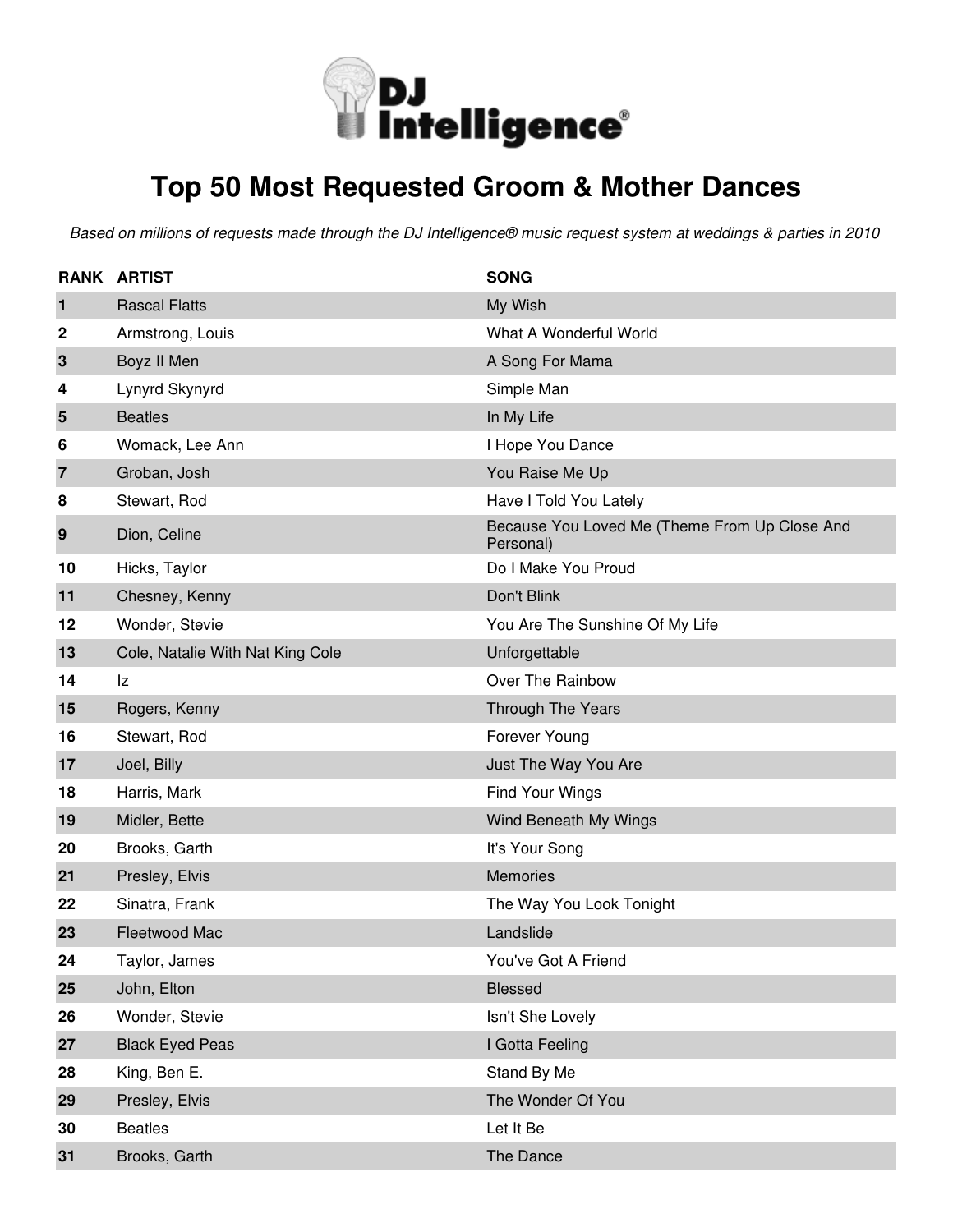| 32 | Mcentire, Reba                                            | He Gets That From Me                             |
|----|-----------------------------------------------------------|--------------------------------------------------|
| 33 | Simon, Paul                                               | Loves Me Like A Rock                             |
| 34 | Brickman, Jim Feat. Lady Antebellum With Hillary<br>Scott | Never Alone                                      |
| 35 | Taylor, James                                             | How Sweet It Is (To Be Loved By You)             |
| 36 | Clapton, Eric                                             | <b>Wonderful Tonight</b>                         |
| 37 | Diamond, Neil                                             | Sweet Caroline (Good Times Never Seemed So Good) |
| 38 | Morrison, Van                                             | Into The Mystic                                  |
| 39 | Adkins, Trace                                             | Then They Do                                     |
| 40 | Adkins, Trace                                             | You're Gonna Miss This                           |
| 41 | <b>Beatles</b>                                            | Hey Jude                                         |
| 42 | Carpenters                                                | (They Long To Be) Close To You                   |
| 43 | James, Etta                                               | At Last                                          |
| 44 | Pretenders                                                | I'll Stand By You                                |
| 45 | Wonder, Stevie                                            | I Just Called To Say I Love You                  |
| 46 | Carey, Mariah                                             | Hero                                             |
| 47 | John, Elton                                               | Your Song                                        |
| 48 | Murray, Anne                                              | Could I Have This Dance                          |
| 49 | Denver, John                                              | Sunshine On My Shoulders                         |
| 50 | Hill, Faith                                               | There You'll Be                                  |

This document may be redistributed in its entirety for non-commercial purposes. This document may not be republished without express written consent of Intelligence, Inc. Intelligence, Inc. is not responsible for errors or omissions.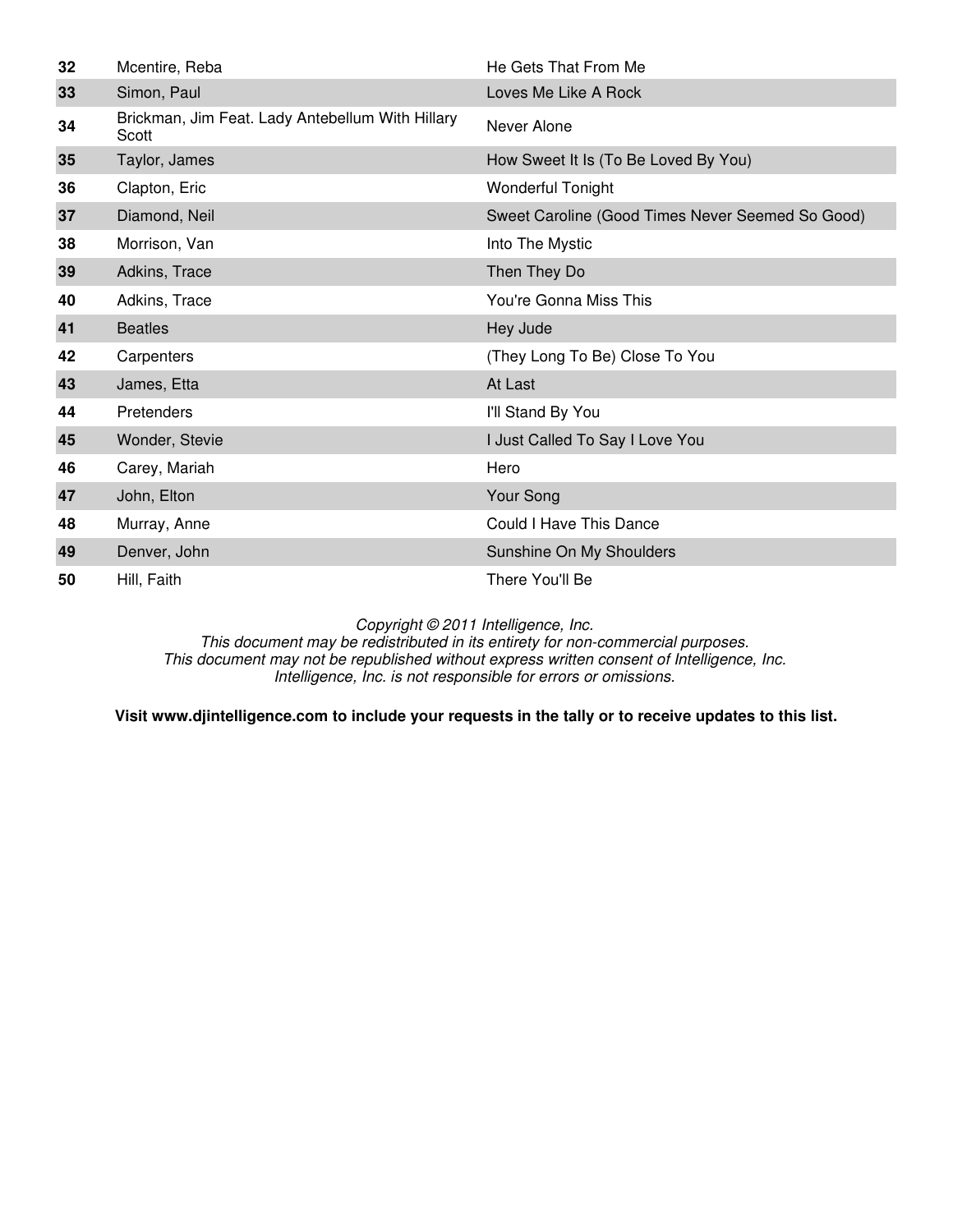

### **Top 50 Most Requested Bridal Party Dances**

|                | <b>RANK ARTIST</b>            | <b>SONG</b>                        |
|----------------|-------------------------------|------------------------------------|
| $\mathbf{1}$   | <b>Black Eyed Peas</b>        | I Gotta Feeling                    |
| 2              | Kool & The Gang               | Celebration                        |
| $\mathbf{3}$   | Brooks, Garth                 | <b>Friends In Low Places</b>       |
| 4              | Cocker, Joe                   | With A Little Help From My Friends |
| 5              | Lawrence, Tracy               | Find Out Who Your Friends Are      |
| 6              | Sister Sledge                 | We Are Family                      |
| $\overline{7}$ | Brown, Chris                  | Forever                            |
| 8              | Cupid                         | <b>Cupid Shuffle</b>               |
| 9              | Johnson, Jack                 | <b>Better Together</b>             |
| 10             | <b>Rascal Flatts</b>          | My Wish                            |
| 11             | Big & Rich                    | Lost In This Moment                |
| 12             | Buble, Michael                | Everything                         |
| 13             | Franti, Michael & Spearhead   | Say Hey (I Love You)               |
| 14             | King, Ben E.                  | Stand By Me                        |
| 15             | Aerosmith                     | I Don't Want To Miss A Thing       |
| 16             | <b>Beatles</b>                | In My Life                         |
| 17             | <b>Black Eyed Peas</b>        | Let's Get It Started               |
| 18             | Clapton, Eric                 | <b>Wonderful Tonight</b>           |
| 19             | Cook, David                   | Time Of My Life                    |
| 20             | DJ Casper                     | Cha Cha Slide                      |
| 21             | Jackson, Michael              | Thriller                           |
| 22             | Journey                       | Don't Stop Believin'               |
| 23             | Lady Gaga Feat. Colby O'donis | <b>Just Dance</b>                  |
| 24             | Lonestar                      | Amazed                             |
| 25             | Matthews Band, Dave           | You And Me                         |
| 26             | <b>Rascal Flatts</b>          | <b>Bless The Broken Road</b>       |
| 27             | Rembrandts                    | I'll Be There For You              |
| 28             | Womack, Lee Ann               | I Hope You Dance                   |
| 29             | Armstrong, Louis              | What A Wonderful World             |
| 30             | Checker, Chubby               | The Twist                          |
| 31             | Iz                            | Over The Rainbow                   |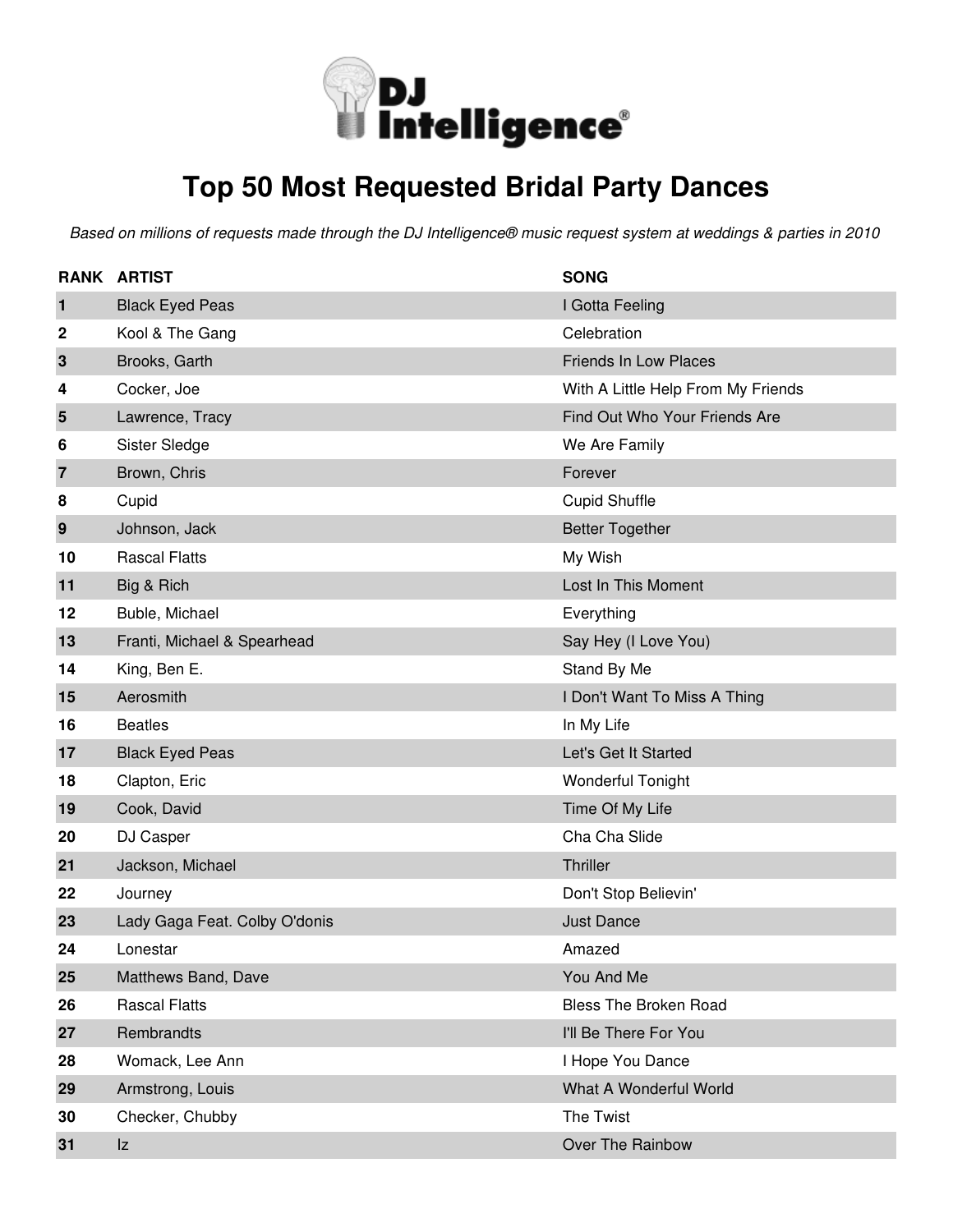| 32 | James, Etta                                                      | At Last                                       |
|----|------------------------------------------------------------------|-----------------------------------------------|
| 33 | Sir Mix-A-Lot                                                    | Jump On It                                    |
| 34 | Anne Murray                                                      | Could I Have This Dance                       |
| 35 | Brown, James & The Famous Flames                                 | I Got You (I Feel Good)                       |
| 36 | C+C Music Factory Feat. Freedom Williams                         | Gonna Make You Sweat (Everybody Dance<br>Now) |
| 37 | Carey, Mariah                                                    | Anytime You Need A Friend                     |
| 38 | Dionne & Friends: Elton John, Gladys Knight And Stevie<br>Wonder | That's What Friends Are For                   |
| 39 | Dionne Warwick                                                   | That's What Friends Are For                   |
| 40 | Earth, Wind & Fire                                               | September                                     |
| 41 | Heavy D. & The Boyz                                              | Now That We Found Love                        |
| 42 | Jackson, Michael                                                 | <b>Rock With You</b>                          |
| 43 | Jackson, Michael                                                 | The Way You Make Me Feel                      |
| 44 | Keith Urban                                                      | You're My Better Half                         |
| 45 | Lauper, Cyndi                                                    | Girls Just Want To Have Fun                   |
| 46 | Loggins, Kenny                                                   | Footloose                                     |
| 47 | Mcgraw, Tim With Faith Hill                                      | It's Your Love                                |
| 48 | Medley, Bill & Jennifer Warnes                                   | (I've Had) The Time Of My Life                |
| 49 | Morrison, Van                                                    | <b>Tupelo Honey</b>                           |
| 50 | Mraz, Jason                                                      | I'm Yours                                     |

This document may be redistributed in its entirety for non-commercial purposes. This document may not be republished without express written consent of Intelligence, Inc. Intelligence, Inc. is not responsible for errors or omissions.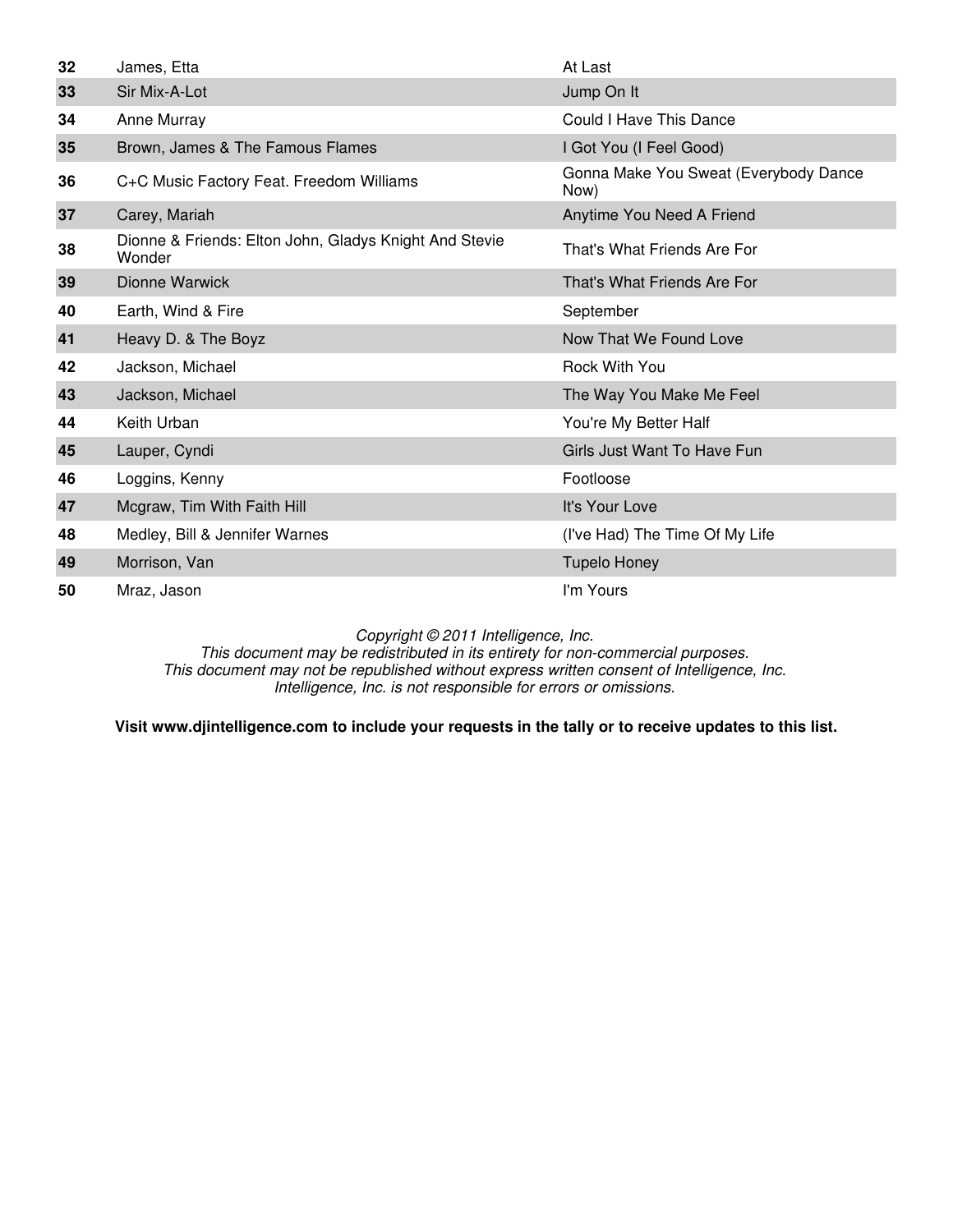

## **Top 50 Most Requested Bouquet Toss Songs**

| <b>RANK</b>    | <b>ARTIST</b>                             | <b>SONG</b>                      |
|----------------|-------------------------------------------|----------------------------------|
| 1              | Beyonce                                   | Single Ladies (Put A Ring On It) |
| 2              | Lauper, Cyndi                             | Girls Just Want To Have Fun      |
| 3              | <b>Weather Girls</b>                      | It's Raining Men                 |
| 4              | Benatar, Pat                              | Hit Me With Your Best Shot       |
| 5              | Mcbride, Martina                          | This One's For The Girls         |
| 6              | Kool & The Gang                           | Ladies Night                     |
| $\overline{7}$ | Queen                                     | Another One Bites The Dust       |
| 8              | Motley Crue                               | Girls, Girls, Girls              |
| 9              | Aguilera, Lil' Kim, Mya & Pink, Christina | Lady Marmalade                   |
| 10             | Furtado, Nelly                            | Maneater                         |
| 11             | <b>Blondie</b>                            | One Way Or Another               |
| 12             | Dixie Cups                                | Chapel Of Love                   |
| 13             | Springfield, Dusty                        | Wishin' And Hopin'               |
| 14             | Twain, Shania                             | Man! I Feel Like A Woman!        |
| 15             | Ludacris Feat. Mystikal                   | Move B***H                       |
| 16             | No Doubt                                  | Just A Girl                      |
| 17             | <b>Beastie Boys</b>                       | Girls                            |
| 18             | Fergie Feat. Ludacris                     | Glamorous                        |
| 19             | Buble, Michael                            | Haven't Met You Yet              |
| 20             | Kelis                                     | Milkshake                        |
| 21             | Ross, Diana & The Supremes                | You Can't Hurry Love             |
| 22             | Benatar, Pat                              | Love Is A Battlefield            |
| 23             | <b>Spice Girls</b>                        | Wannabe                          |
| 24             | Survivor                                  | Eye Of The Tiger                 |
| 25             | Orbison, Roy                              | Oh, Pretty Woman                 |
| 26             | <b>ABBA</b>                               | Dancing Queen                    |
| 27             | <b>Beastie Boys</b>                       | <b>Hey Ladies</b>                |
| 28             | Jackson, Michael                          | P.Y.T. (Pretty Young Thing)      |
| 29             | Fergie                                    | Clumsy                           |
| 30             | Madonna                                   | <b>Material Girl</b>             |
| 31             | <b>Black Eyed Peas</b>                    | I Gotta Feeling                  |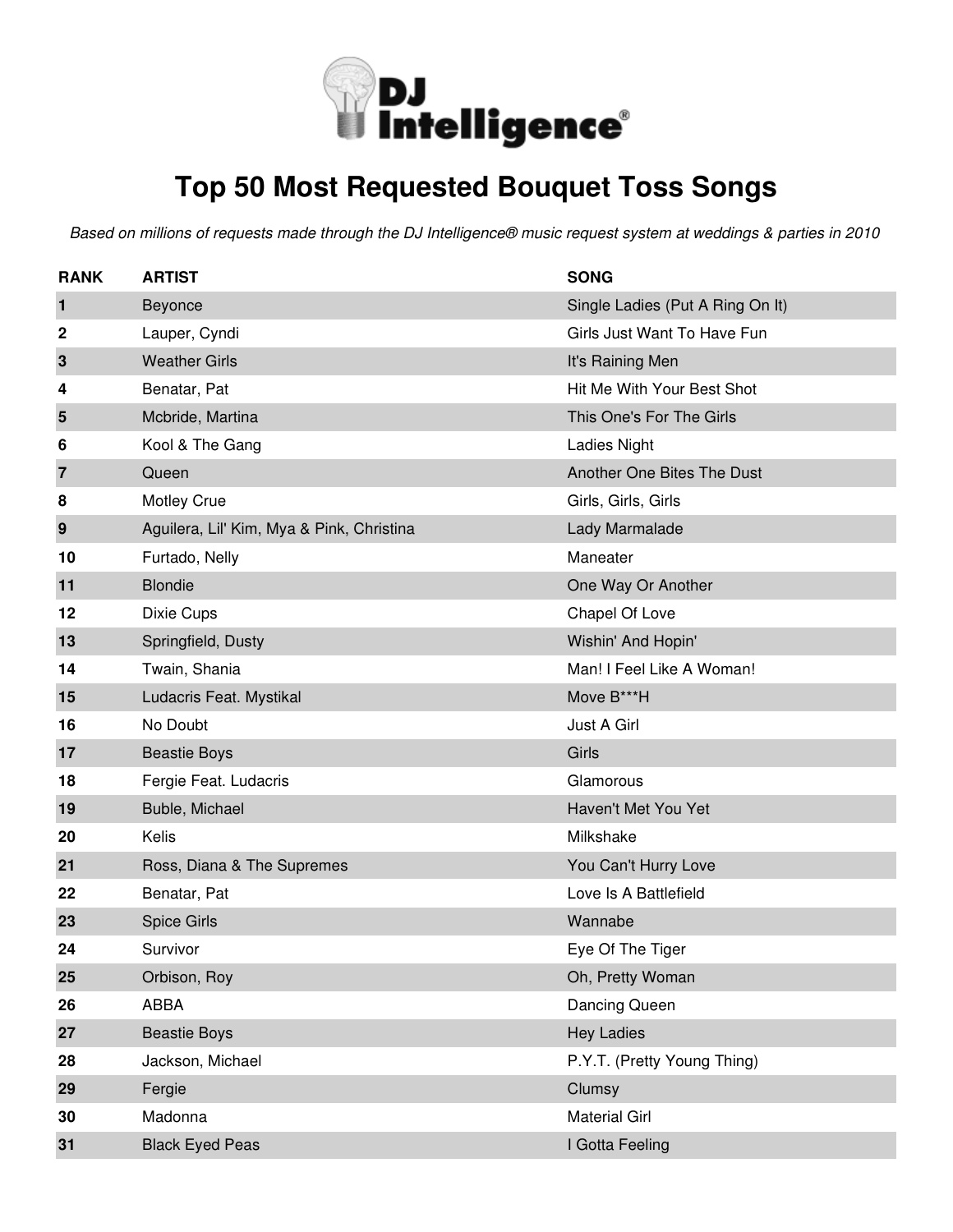| 32 | Perry, Katy                                | California Gurls               |
|----|--------------------------------------------|--------------------------------|
| 33 | Stefani, Gwen                              | <b>Hollaback Girl</b>          |
| 34 | West, Kanye Feat. Jamie Foxx               | Gold Digger                    |
| 35 | Wonder, Stevie                             | Isn't She Lovely               |
| 36 | Beyonce Feat. Jay-Z                        | Crazy In Love                  |
| 37 | Kravitz, Lenny                             | American Woman                 |
| 38 | <b>Pointer Sisters</b>                     | Jump (For My Love)             |
| 39 | Valentine, Brooke Feat. Big Boi & Lil' Jon | Girlfight                      |
| 40 | 702                                        | Where My Girls At?             |
| 41 | Beyonce                                    | Diva                           |
| 42 | Clarkson, Kelly                            | My Life Would Suck Without You |
| 43 | Commodores                                 | <b>Brick House</b>             |
| 44 | Little Big Town                            | Little White Church            |
| 45 | Madonna                                    | Like A Virgin                  |
| 46 | Twain, Shania                              | Any Man Of Mine                |
| 47 | Yello                                      | Oh Yeah                        |
| 48 | Aguilera, Christina                        | Dirrty                         |
| 49 | Bedingfield, Natasha                       | Single                         |
| 50 | Beyoncé Knowles                            | Single Ladies Put A Ring On It |

This document may be redistributed in its entirety for non-commercial purposes. This document may not be republished without express written consent of Intelligence, Inc. Intelligence, Inc. is not responsible for errors or omissions.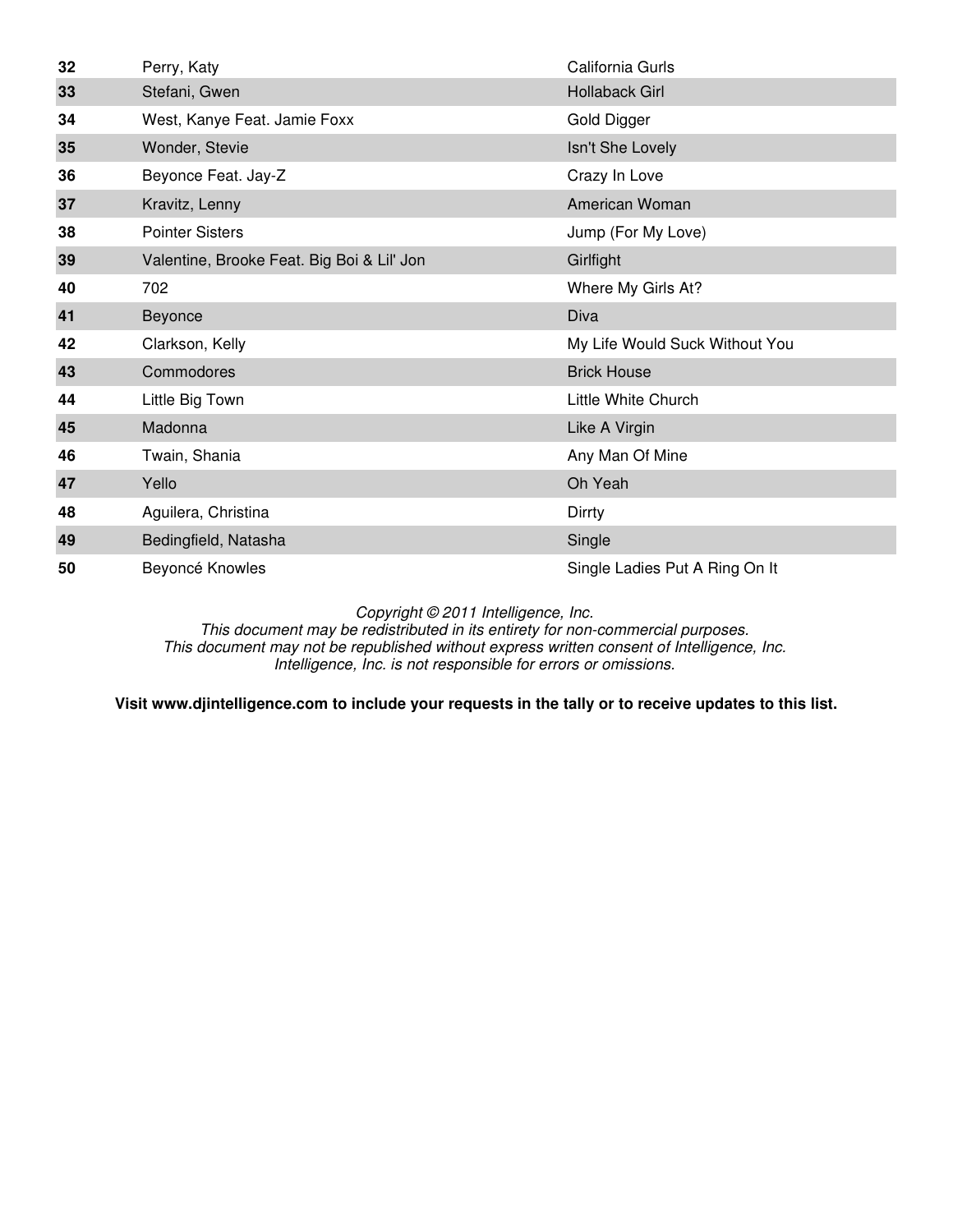

# **Top 50 Most Requested Garter Toss Songs**

| <b>RANK</b>             | <b>ARTIST</b>                  | <b>SONG</b>                    |
|-------------------------|--------------------------------|--------------------------------|
| 1                       | Queen                          | Another One Bites The Dust     |
| 2                       | Gaye, Marvin                   | Let's Get It On                |
| 3                       | ZZ Top                         | Legs                           |
| 4                       | <b>Nelly</b>                   | Hot In Herre                   |
| 5                       | Yello                          | Oh Yeah                        |
| 6                       | Cocker, Joe                    | You Can Leave Your Hat On      |
| $\overline{\mathbf{z}}$ | Hendrix, Jimi                  | Foxey Lady                     |
| 8                       | Clayton, Adam & Larry Mullen   | Theme From Mission: Impossible |
| 9                       | Def Leppard                    | Pour Some Sugar On Me          |
| 10                      | Warrant                        | Cherry Pie                     |
| 11                      | Loggins, Kenny                 | Danger Zone                    |
| 12                      | Hot Chocolate                  | You Sexy Thing                 |
| 13                      | AC/DC                          | You Shook Me All Night Long    |
| 14                      | Hammer, M.C.                   | <b>U Can't Touch This</b>      |
| 15                      | Van Halen                      | <b>Hot For Teacher</b>         |
| 16                      | Timberlake, Justin             | Sexyback                       |
| 17                      | <b>Right Said Fred</b>         | I'm Too Sexy                   |
| 18                      | Flo Rida Feat. Keisha          | <b>Right Round</b>             |
| 19                      | Rose, David And His Orchestra  | The Stripper                   |
| 20                      | Salt-N-Pepa                    | Whatta Man                     |
| 21                      | Survivor                       | Eye Of The Tiger               |
| 22                      | Georgia Satellites             | Keep Your Hands To Yourself    |
| 23                      | Jay-Z Feat. Ugk                | Big Pimpin'                    |
| 24                      | Tone Loc                       | <b>Wild Thing</b>              |
| 25                      | ZZ Top                         | Sharp Dressed Man              |
| 26                      | Mancini, Henry                 | The Pink Panther Theme         |
| 27                      | Inner Circle                   | Bad Boys (Theme From Cops)     |
| 28                      | Paisley, Brad                  | I'm Still A Guy                |
| 29                      | <b>Baha Men</b>                | Who Let The Dogs Out           |
| 30                      | <b>Weather Girls</b>           | It's Raining Men               |
| 31                      | <b>Flight Of The Conchords</b> | <b>Business Time</b>           |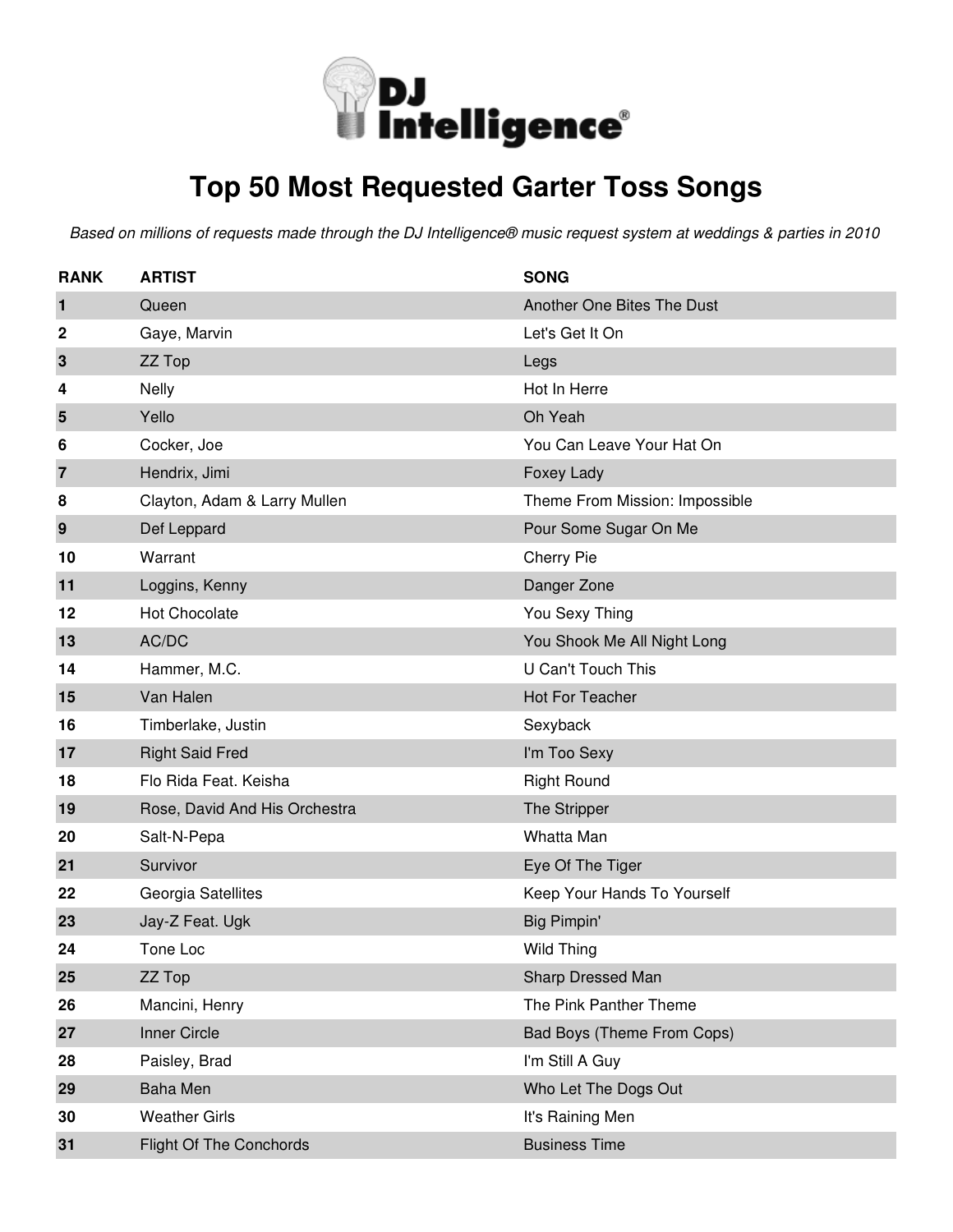| 32 | <b>Motley Crue</b>                 | Girls, Girls, Girls                 |
|----|------------------------------------|-------------------------------------|
| 33 | Rose, David And His Orchestra      | Stripper                            |
| 34 | Presley, Elvis                     | A Little Less Conversation          |
| 35 | Thorogood, George & The Destroyers | Bad To The Bone                     |
| 36 | <b>Beastie Boys</b>                | Girls                               |
| 37 | Beyonce                            | Single Ladies (Put A Ring On It)    |
| 38 | Commodores                         | <b>Brick House</b>                  |
| 39 | Kravitz, Lenny                     | American Woman                      |
| 40 | Kelis                              | Milkshake                           |
| 41 | Lee, Peggy                         | Fever                               |
| 42 | White, Barry                       | Can't Get Enough Of Your Love, Babe |
| 43 | James, Rick                        | Super Freak (Part 1)                |
| 44 | Stewart, Rod                       | Da Ya Think I'm Sexy?               |
| 45 | Stewart, Rod                       | Hot Legs                            |
| 46 | Village People                     | Macho Man                           |
| 47 | Derulo, Jason                      | Ridin' Solo                         |
| 48 | Prince                             | <b>Kiss</b>                         |
| 49 | Spears, Britney                    | Womanizer                           |
| 50 | <b>Black Eyed Peas</b>             | I Gotta Feeling                     |

This document may be redistributed in its entirety for non-commercial purposes. This document may not be republished without express written consent of Intelligence, Inc. Intelligence, Inc. is not responsible for errors or omissions.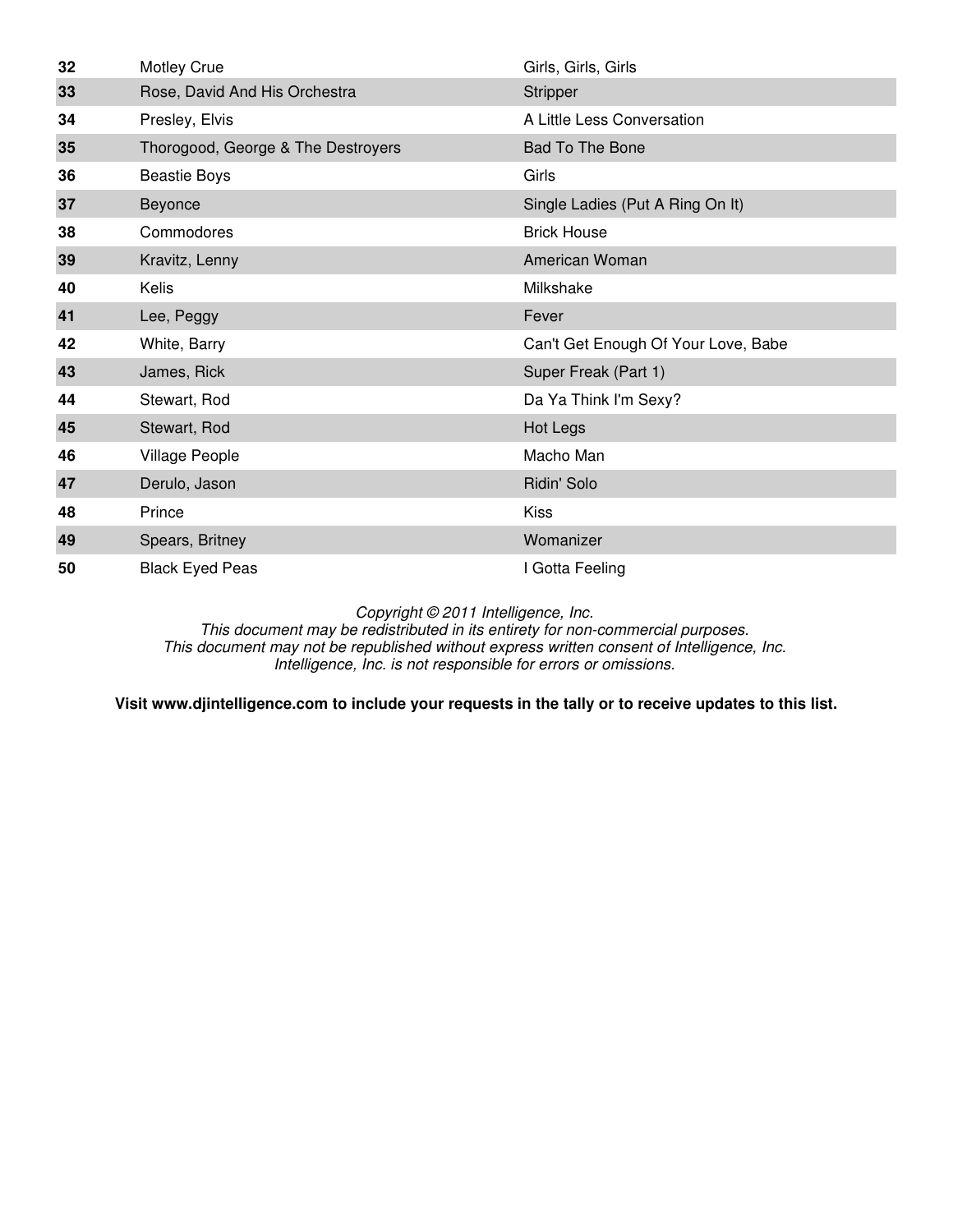

## **Top 50 Most Requested Cake Cutting Songs**

| <b>RANK</b>    | <b>ARTIST</b>                | <b>SONG</b>                                  |
|----------------|------------------------------|----------------------------------------------|
| 1              | Archies                      | Sugar, Sugar                                 |
| 2              | Taylor, James                | How Sweet It Is (To Be Loved By You)         |
| 3              | Def Leppard                  | Pour Some Sugar On Me                        |
| 4              | U <sub>2</sub>               | <b>Sweetest Thing</b>                        |
| 5              | Mraz, Jason                  | I'm Yours                                    |
| 6              | Mraz, Jason & Colbie Caillat | Lucky                                        |
| $\overline{7}$ | Johnson, Jack                | <b>Better Together</b>                       |
| 8              | Four Tops                    | I Can't Help Myself (Sugar Pie, Honey Bunch) |
| 9              | <b>Beatles</b>               | When I'm Sixty-Four                          |
| 10             | Cole, Nat King               | $L-O-V-E$                                    |
| 11             | Plain White T's              | 1,2,3,4 (I Love You)                         |
| 12             | Average White Band           | <b>Cut The Cake</b>                          |
| 13             | Queen                        | You're My Best Friend                        |
| 14             | Benatar, Pat                 | Hit Me With Your Best Shot                   |
| 15             | Sinatra, Frank               | Love And Marriage                            |
| 16             | Cake                         | Love You Madly                               |
| 17             | <b>Uncle Kracker</b>         | Smile                                        |
| 18             | Cole, Natalie                | This Will Be (An Everlasting Love)           |
| 19             | <b>Beatles</b>               | All You Need Is Love                         |
| 20             | Martin, Dean                 | That's Amore                                 |
| 21             | Iz                           | Over The Rainbow                             |
| 22             | Buble, Michael               | How Sweet It Is                              |
| 23             | Buble, Michael               | Everything                                   |
| 24             | Michaelson, Ingrid           | The Way I Am                                 |
| 25             | <b>Turtles</b>               | Happy Together                               |
| 26             | Mclachlan, Sarah             | Ice Cream                                    |
| 27             | Sonny & Cher                 | I Got You Babe                               |
| 28             | James, Etta                  | At Last                                      |
| 29             | Aguilera, Christina          | Candyman                                     |
| 30             | Big & Rich                   | Lost In This Moment                          |
| 31             | Foundations                  | <b>Build Me Up Buttercup</b>                 |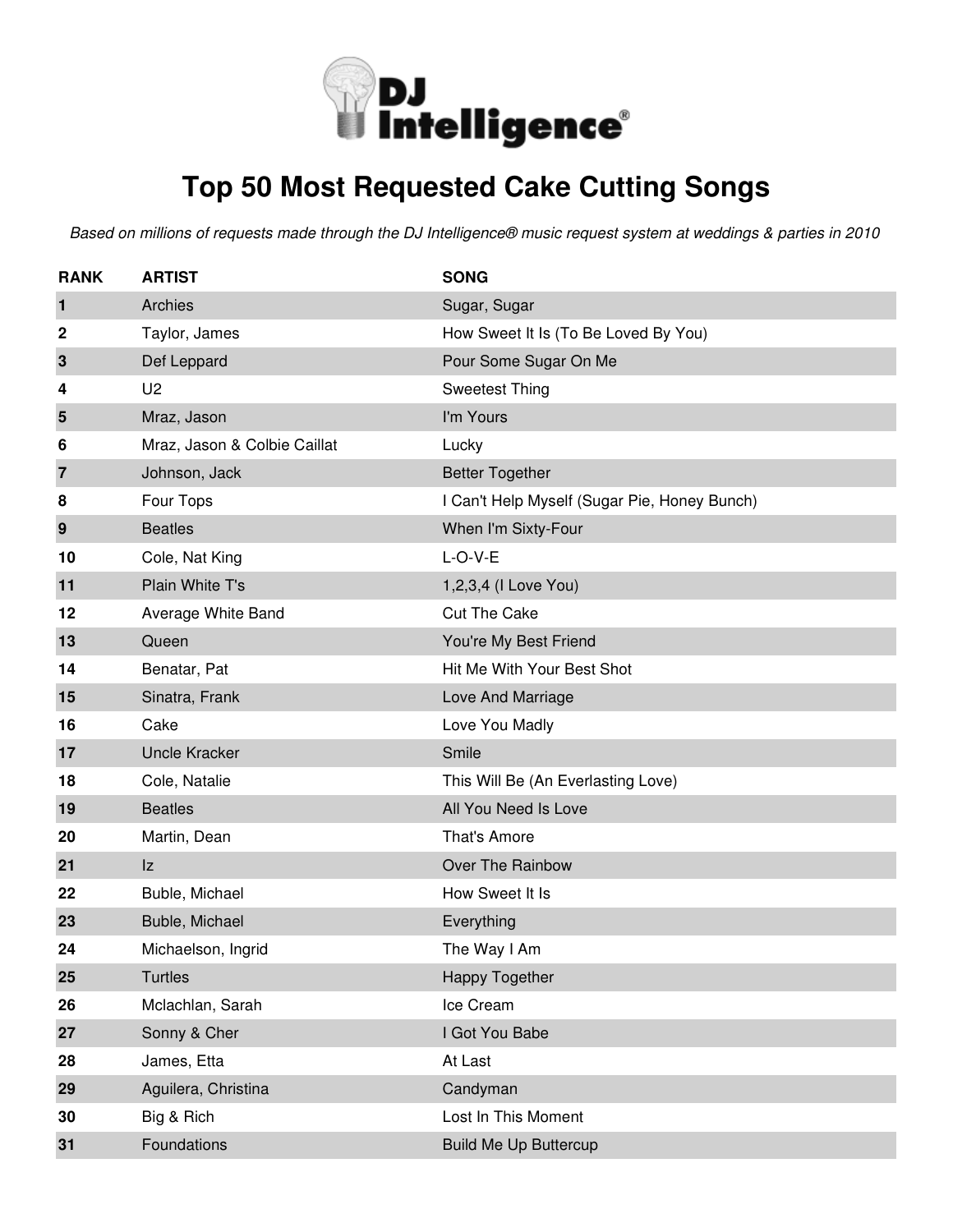| 32 | <b>Counting Crows</b>       | Accidentally In Love         |
|----|-----------------------------|------------------------------|
| 33 | Lamontagne, Ray             | You Are The Best Thing       |
| 34 | Presley, Elvis              | Can't Help Falling In Love   |
| 35 | Armstrong, Louis            | What A Wonderful World       |
| 36 | Connick, Jr., Harry         | Recipe For Love              |
| 37 | Lonestar                    | Amazed                       |
| 38 | Marley, Bob & The Wailers   | Is This Love?                |
| 39 | Franti, Michael & Spearhead | Say Hey (I Love You)         |
| 40 | Mcgraw, Tim                 | My Best Friend               |
| 41 | Swift, Taylor               | Today Was A Fairytale        |
| 42 | K-Ci & Jojo                 | All My Life                  |
| 43 | Swift, Taylor               | Love Story                   |
| 44 | U <sub>2</sub>              | <b>Beautiful Day</b>         |
| 45 | Clarkson, Kelly             | A Moment Like This           |
| 46 | Connick, Jr., Harry         | It Had To Be You             |
| 47 | Adam Sandler                | Grow Old With You            |
| 48 | Aerosmith                   | I Don't Want To Miss A Thing |
| 49 | Matthews Band, Dave         | You And Me                   |
| 50 | Dixie Cups                  | Chapel Of Love               |

This document may be redistributed in its entirety for non-commercial purposes. This document may not be republished without express written consent of Intelligence, Inc. Intelligence, Inc. is not responsible for errors or omissions.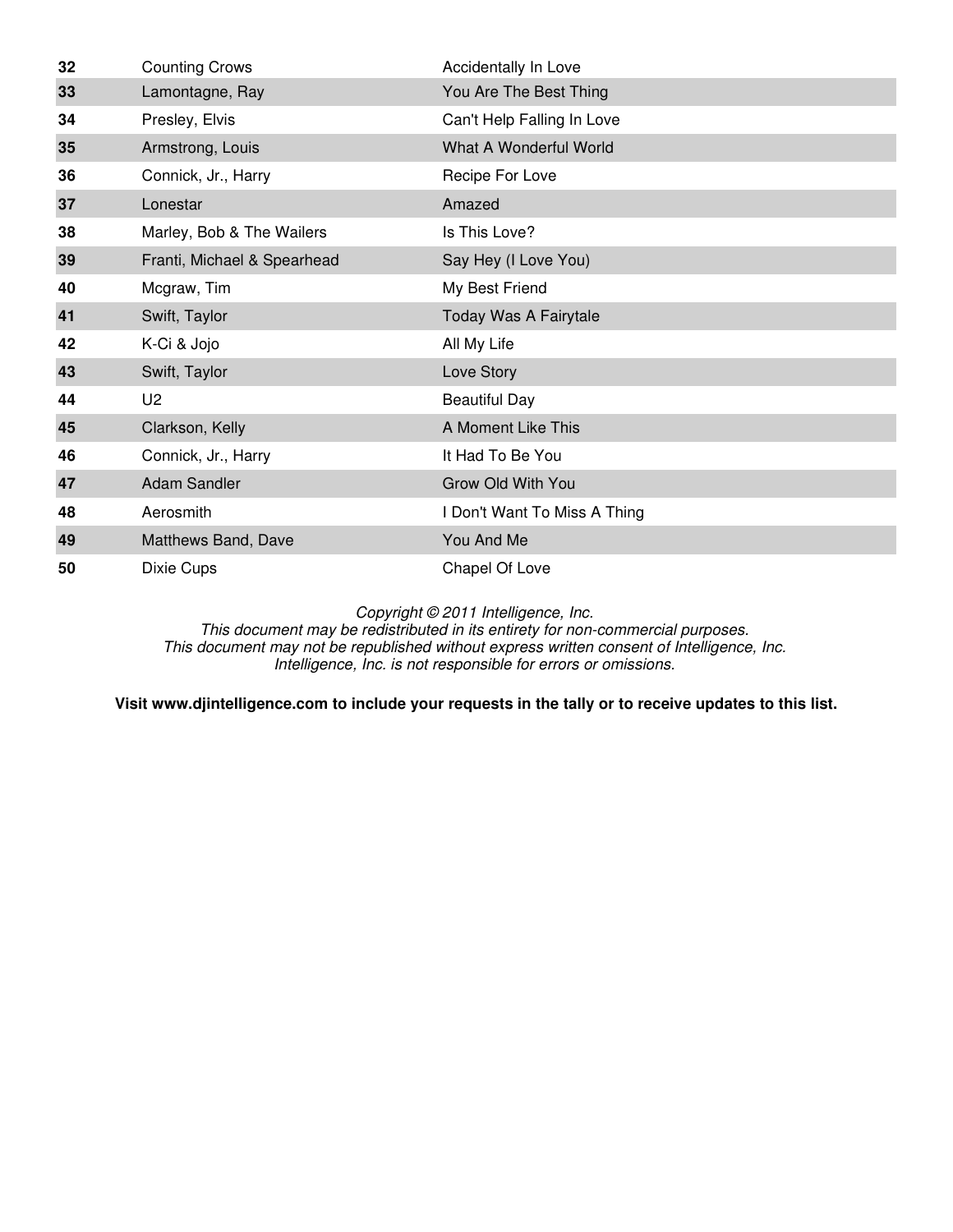

### **Top 50 Most Requested Wedding Introduction Songs**

| <b>RANK</b> | <b>ARTIST</b>                                      | <b>SONG</b>                         |
|-------------|----------------------------------------------------|-------------------------------------|
| 1           | <b>Black Eyed Peas</b>                             | I Gotta Feeling                     |
| 2           | <b>Black Eyed Peas</b>                             | Let's Get It Started                |
| 3           | U <sub>2</sub>                                     | <b>Beautiful Day</b>                |
| 4           | Brown, Chris                                       | Forever                             |
| 5           | T.I. Feat. Jay-Z                                   | Bring 'Em Out                       |
| 6           | Franti, Michael & Spearhead                        | Say Hey (I Love You)                |
| 7           | Pink                                               | <b>Get The Party Started</b>        |
| 8           | Kool & The Gang                                    | Celebration                         |
| 9           | Survivor                                           | Eye Of The Tiger                    |
| 10          | Cole, Natalie                                      | This Will Be (An Everlasting Love)  |
| 11          | Beyonce Feat. Jay-Z                                | Crazy In Love                       |
| 12          | AC/DC                                              | Thunderstruck                       |
| 13          | <b>Beatles</b>                                     | All You Need Is Love                |
| 14          | <b>Taio Cruz</b>                                   | Dynamite                            |
| 15          | Queen                                              | Another One Bites The Dust          |
| 16          | Dropkick Murphys Feat. The Mighty Mighty Bosstones | I'm Shipping Up To Boston           |
| 17          | <b>Guns N' Roses</b>                               | Welcome To The Jungle               |
| 18          | 2 Unlimited                                        | Get Ready For This                  |
| 19          | Europe                                             | The Final Countdown                 |
| 20          | Sister Sledge                                      | We Are Family                       |
| 21          | Jackson, Michael                                   | The Way You Make Me Feel            |
| 22          | <b>Right Said Fred</b>                             | I'm Too Sexy                        |
| 23          | Aerosmith                                          | Walk This Way                       |
| 24          | Ke\$Ha                                             | <b>Tik Tok</b>                      |
| 25          | Coldplay                                           | Viva La Vida                        |
| 26          | Queen                                              | You're My Best Friend               |
| 27          | Verve                                              | <b>Bitter Sweet Symphony</b>        |
| 28          | Timberlake, Justin                                 | Sexyback                            |
| 29          | Usher Feat. Will.I.Am                              | Omg                                 |
| 30          | Usher Feat. Ludacris & Lil' Jon                    | Yeah                                |
| 31          | Wonder, Stevie                                     | Signed, Sealed, Delivered I'm Yours |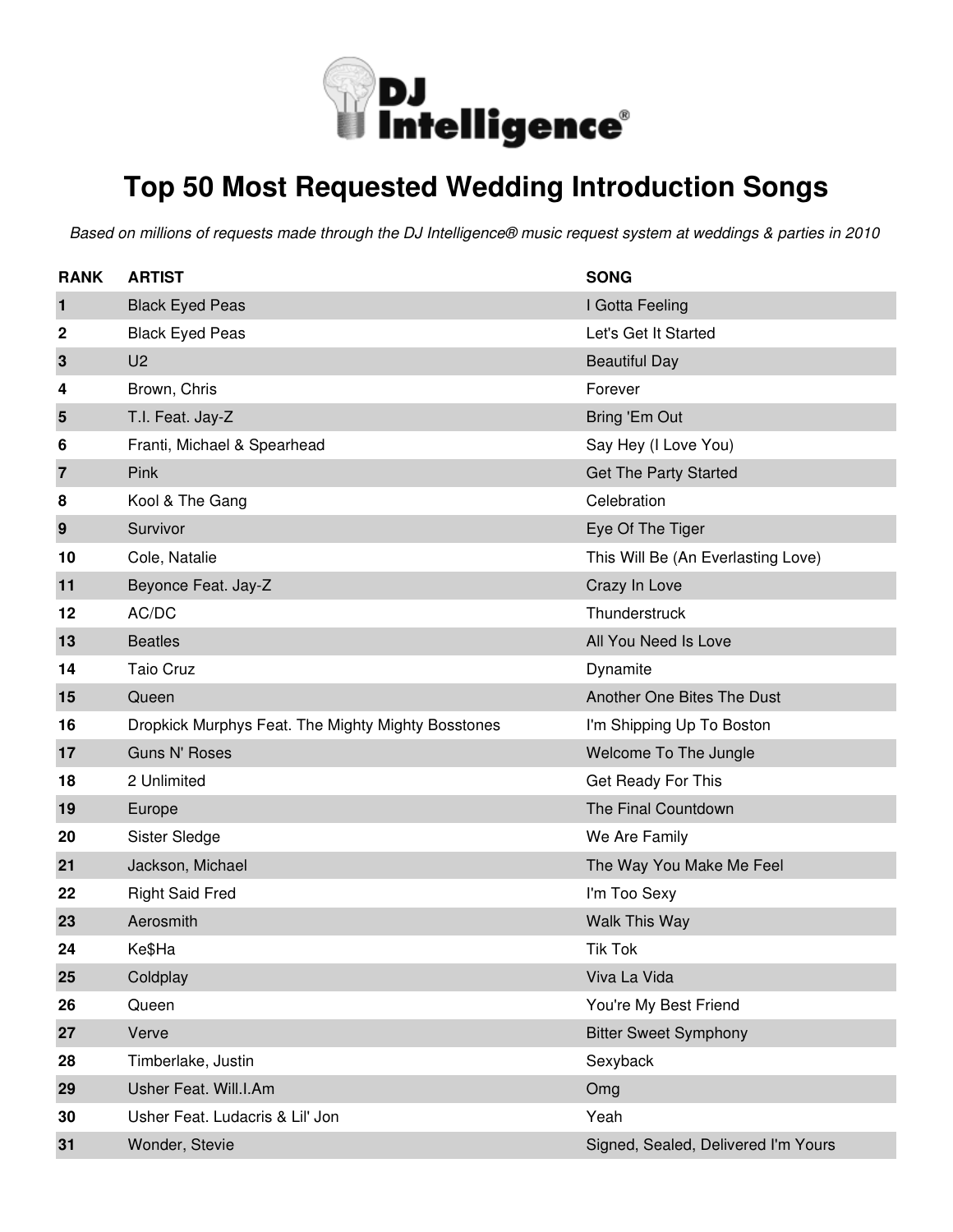| 32 | Cole, Nat King                | $L-O-V-E$                          |
|----|-------------------------------|------------------------------------|
| 33 | <b>Katrina And The Waves</b>  | <b>Walking On Sunshine</b>         |
| 34 | Mraz, Jason                   | I'm Yours                          |
| 35 | ZZ Top                        | Sharp Dressed Man                  |
| 36 | Parsons Project, Alan         | <b>Sirius</b>                      |
| 37 | Conti, Bill                   | Gonna Fly Now (Theme From Rocky)   |
| 38 | Rudolf, Kevin Feat. Lil Wayne | Let It Rock                        |
| 39 | <b>Darkness</b>               | I Believe In A Thing Called Love   |
| 40 | Flo Rida Feat, Keisha         | <b>Right Round</b>                 |
| 41 | Heavy D. & The Boyz           | Now That We Found Love             |
| 42 | Smash Mouth                   | I'm A Believer                     |
| 43 | Daft Punk                     | One More Time                      |
| 44 | Fergie Feat. Ludacris         | Glamorous                          |
| 45 | Earth, Wind & Fire            | September                          |
| 46 | <b>Beatles</b>                | With A Little Help From My Friends |
| 47 | Osbourne, Ozzy                | Crazy Train                        |
| 48 | AC/DC                         | Back In Black                      |
| 49 | Base, Rob & D.J. E-Z Rock     | It Takes Two                       |
| 50 | Fratellis                     | Chelsea Dagger                     |

This document may be redistributed in its entirety for non-commercial purposes. This document may not be republished without express written consent of Intelligence, Inc. Intelligence, Inc. is not responsible for errors or omissions.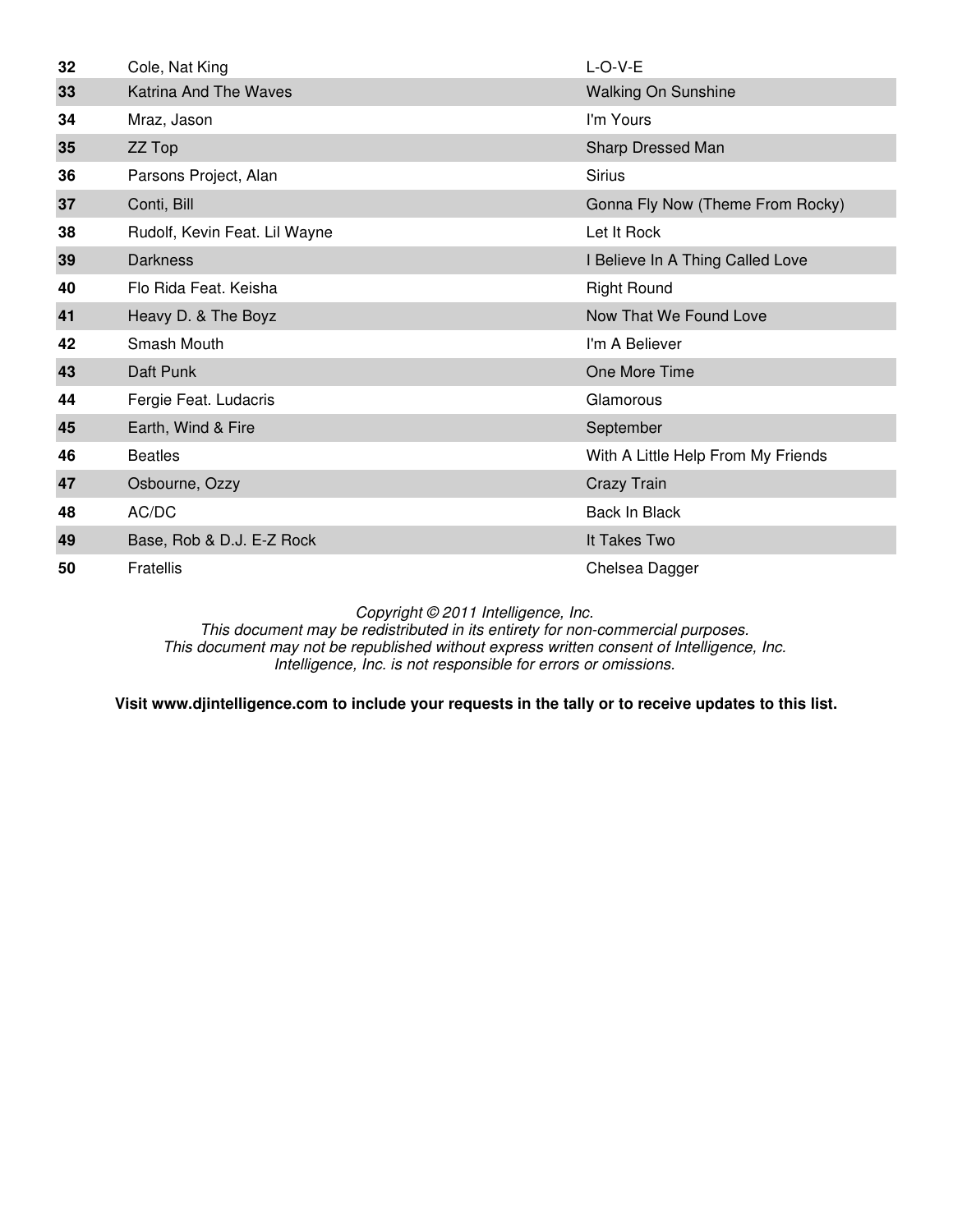

## **Top 50 Most Requested Last Dances**

| <b>RANK</b> | <b>ARTIST</b>                  | <b>SONG</b>                                      |
|-------------|--------------------------------|--------------------------------------------------|
| 1           | Buble, Michael                 | Save The Last Dance For Me                       |
| 2           | Medley, Bill & Jennifer Warnes | (I've Had) The Time Of My Life                   |
| 3           | Summer, Donna                  | <b>Last Dance</b>                                |
| 4           | Journey                        | Don't Stop Believin'                             |
| 5           | Semisonic                      | <b>Closing Time</b>                              |
| 6           | Clapton, Eric                  | <b>Wonderful Tonight</b>                         |
| 7           | Swift, Taylor                  | Today Was A Fairytale                            |
| 8           | James, Etta                    | At Last                                          |
| 9           | Green Day                      | Time Of Your Life (Good Riddance)                |
| 10          | Joel, Billy                    | Piano Man                                        |
| 11          | Sinatra, Frank                 | New York, New York                               |
| 12          | Armstrong, Louis               | What A Wonderful World                           |
| 13          | Diamond, Neil                  | Sweet Caroline (Good Times Never Seemed So Good) |
| 14          | Gaye, Marvin                   | Let's Get It On                                  |
| 15          | Sister Sledge                  | We Are Family                                    |
| 16          | Jones, Norah                   | Come Away With Me                                |
| 17          | Lamontagne, Ray                | You Are The Best Thing                           |
| 18          | AC/DC                          | You Shook Me All Night Long                      |
| 19          | Money, Eddie                   | Take Me Home Tonight                             |
| 20          | Paisley, Brad                  | Then                                             |
| 21          | <b>Black Eyed Peas</b>         | I Gotta Feeling                                  |
| 22          | Brooks, Garth                  | <b>Friends In Low Places</b>                     |
| 23          | Aerosmith                      | I Don't Want To Miss A Thing                     |
| 24          | Brown, Chris                   | Forever                                          |
| 25          | Spaniels                       | <b>Goodnight Sweetheart</b>                      |
| 26          | Daft Punk                      | One More Time                                    |
| 27          | Matthews Band, Dave            | You And Me                                       |
| 28          | Mclean, Don                    | American Pie                                     |
| 29          | Big & Rich                     | Lost In This Moment                              |
| 30          | Cole, Natalie                  | This Will Be (An Everlasting Love)               |
| 31          | z                              | Over The Rainbow                                 |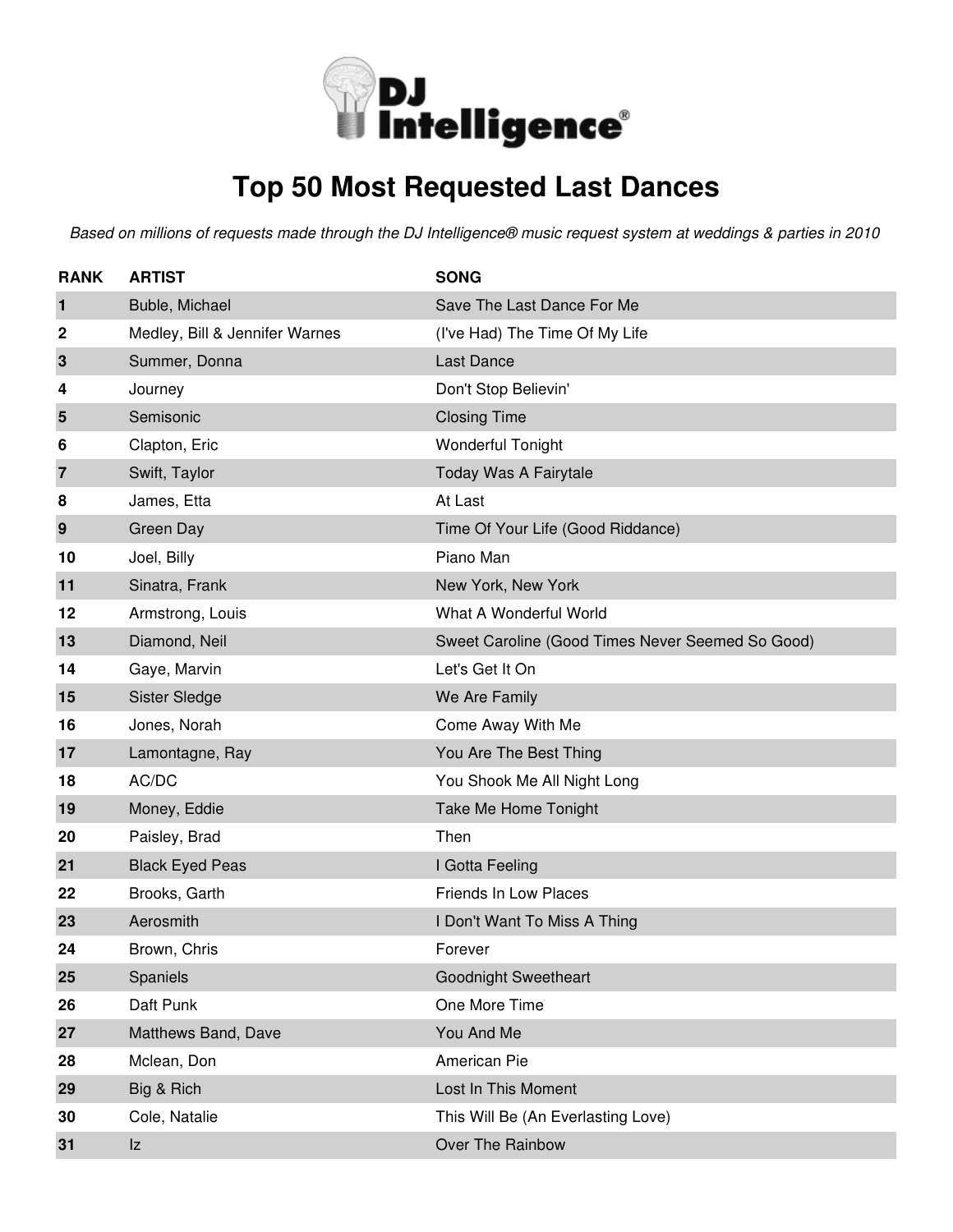| 32 | Mraz, Jason                       | I'm Yours                            |
|----|-----------------------------------|--------------------------------------|
| 33 | Twain, Shania                     | From This Moment On                  |
| 34 | Bon Jovi                          | Livin' On A Prayer                   |
| 35 | Brightman, Sarah & Andrea Bocelli | Time To Say Goodbye (Con Te Partiro) |
| 36 | Journey                           | Faithfully                           |
| 37 | <b>Rascal Flatts</b>              | <b>Bless The Broken Road</b>         |
| 38 | Sinatra, Frank                    | The Way You Look Tonight             |
| 39 | Strait, George                    | I Cross My Heart                     |
| 40 | Charles, Ray                      | <b>Hit The Road Jack</b>             |
| 41 | <b>Rusted Root</b>                | Send Me On My Way                    |
| 42 | Bill Medley & Jennifer Warnes     | I've Had The Time Of My Life         |
| 43 | Jay-Z Feat. Mr. Hudson            | Young Forever                        |
| 44 | <b>Beatles</b>                    | All You Need Is Love                 |
| 45 | Cascada                           | Evacuate The Dancefloor              |
| 46 | Mccain, Edwin                     | I Could Not Ask For More             |
| 47 | Rihanna                           | Don't Stop The Music                 |
| 48 | Franti, Michael & Spearhead       | Say Hey (I Love You)                 |
| 49 | Johnson, Jack                     | <b>Better Together</b>               |
| 50 | Lonestar                          | Amazed                               |

This document may be redistributed in its entirety for non-commercial purposes. This document may not be republished without express written consent of Intelligence, Inc. Intelligence, Inc. is not responsible for errors or omissions.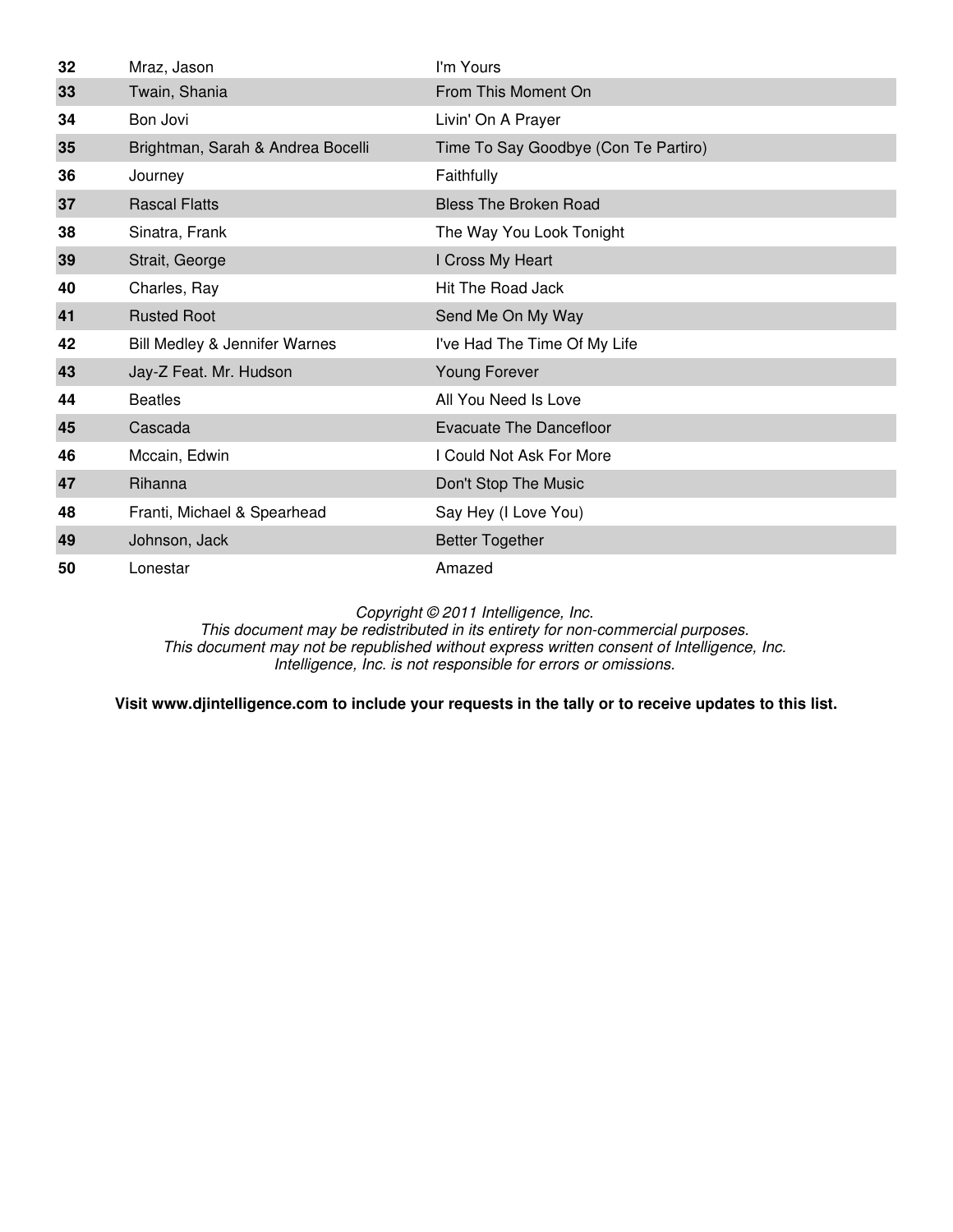

### **Top 50 Most Requested Money Dance Songs**

| <b>RANK</b>    | <b>ARTIST</b>                  | <b>SONG</b>                        |
|----------------|--------------------------------|------------------------------------|
| 1              | <b>Barenaked Ladies</b>        | If I Had \$1,000,000               |
| 2              | Pink Floyd                     | Money                              |
| 3              | Armstrong, Louis               | What A Wonderful World             |
| 4              | Womack, Lee Ann                | I Hope You Dance                   |
| 5              | Clapton, Eric                  | <b>Wonderful Tonight</b>           |
| 6              | Miller Band, Steve             | Take The Money And Run             |
| $\overline{7}$ | O'jays                         | For The Love Of Money              |
| 8              | Lonestar                       | Amazed                             |
| 9              | John, Elton                    | Can You Feel The Love Tonight      |
| 10             | <b>Rascal Flatts</b>           | My Wish                            |
| 11             | Aerosmith                      | I Don't Want To Miss A Thing       |
| 12             | Presley, Elvis                 | Can't Help Falling In Love         |
| 13             | <b>Rascal Flatts</b>           | <b>Bless The Broken Road</b>       |
| 14             | Sinatra, Frank                 | The Way You Look Tonight           |
| 15             | Mccoy, Travie Feat. Bruno Mars | <b>Billionaire</b>                 |
| 16             | <b>Flying Lizards</b>          | Money (That's What I Want)         |
| 17             | <b>Righteous Brothers</b>      | <b>Unchained Melody</b>            |
| 18             | Adams, Bryan                   | (Everything I Do) I Do It For You  |
| 19             | <b>Beatles</b>                 | With A Little Help From My Friends |
| 20             | Buble, Michael                 | Everything                         |
| 21             | Buble, Michael                 | Save The Last Dance For Me         |
| 22             | Cocker, Joe                    | With A Little Help From My Friends |
| 23             | Jackson 5                      | I'll Be There                      |
| 24             | Jones, Norah                   | Come Away With Me                  |
| 25             | Journey                        | Faithfully                         |
| 26             | Lifehouse                      | You And Me                         |
| 27             | Mraz, Jason                    | I'm Yours                          |
| 28             | Uncle Kracker                  | Smile                              |
| 29             | <b>Bare Naked Ladies</b>       | If I Had A Million Dollars         |
| 30             | Buble, Michael                 | Home                               |
| 31             | Green, Al                      | Let's Stay Together                |